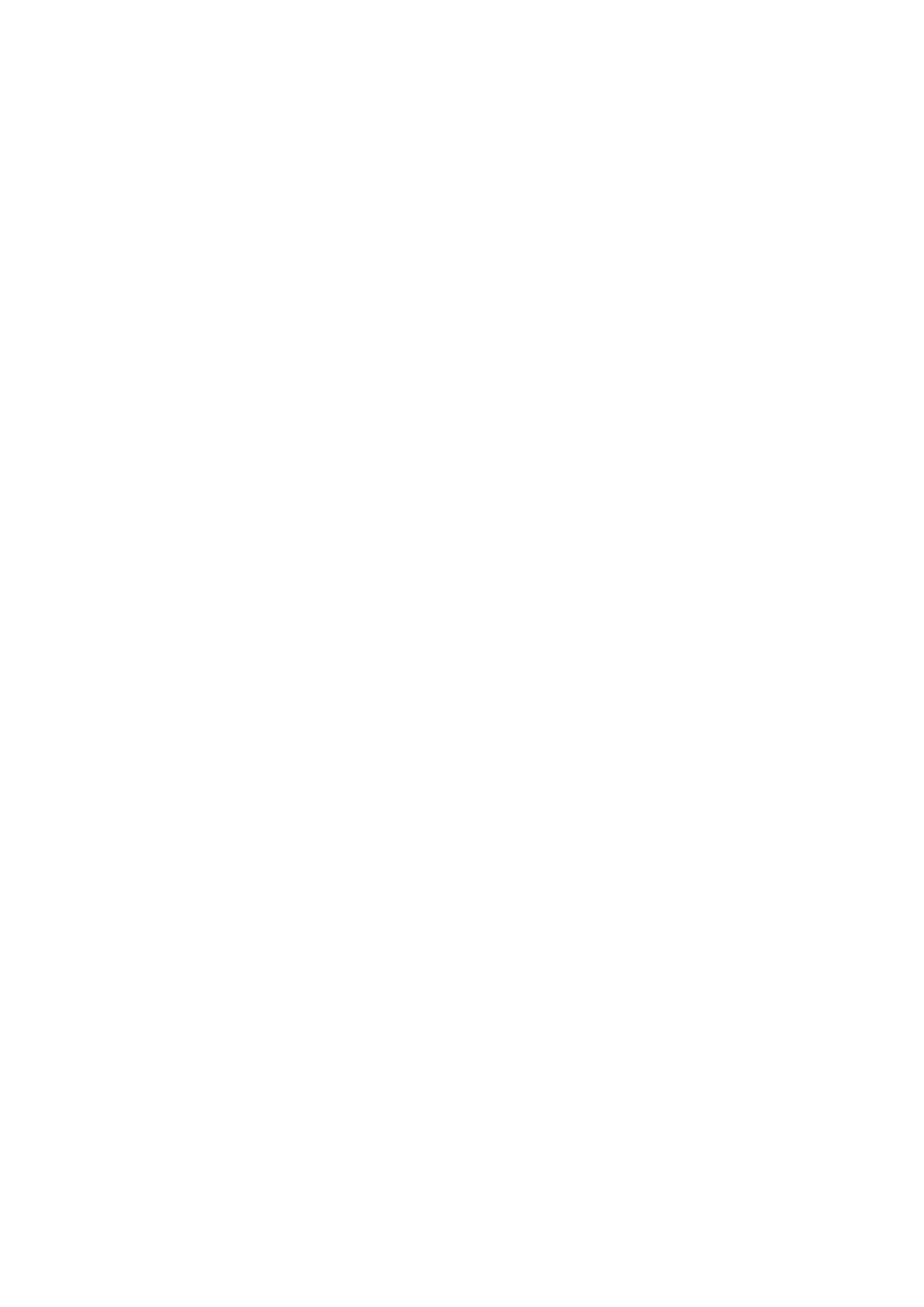| į        |
|----------|
|          |
| $\left($ |
| ပ္တ      |
|          |
| 2        |
|          |
| i<br>I   |
| in the i |
|          |
|          |
|          |
|          |
|          |
|          |
|          |
|          |
|          |
|          |
| j        |
|          |
|          |

**2016/17**

| Comments                                                        | Presented and approved at Exec Sub Committee 04/03/16 | Presented and approved at Exec Sub Committee 04/03/16 | Presented and approved at Exec Sub Committee 04/03/16 | Presented and approved at Exec Sub Committee 16/09/16 | Presented and approved at Exec Sub Committee 16/09/16 | IT published 19th Sept, closed 17th October | ITT in development, due to be published imminently | ITT in development, due to be published imminently | IT published 7th Sept, closed 26th Oct | Technical group currently assessing requirements with feedback being collated. | ITT in development, due to be published November 2016 | Tender Released - closes 1st December 2016 | ITT published 19th Sept, closed 25th Oct |  |  |
|-----------------------------------------------------------------|-------------------------------------------------------|-------------------------------------------------------|-------------------------------------------------------|-------------------------------------------------------|-------------------------------------------------------|---------------------------------------------|----------------------------------------------------|----------------------------------------------------|----------------------------------------|--------------------------------------------------------------------------------|-------------------------------------------------------|--------------------------------------------|------------------------------------------|--|--|
| Delivered<br>Forecast<br><b>Savings</b>                         | 8.3%                                                  | 5.1%                                                  | 5.0%                                                  | 7.0%                                                  | 0.1%                                                  |                                             |                                                    |                                                    |                                        |                                                                                |                                                       |                                            |                                          |  |  |
| Forecast<br><b>Savings</b><br>Range                             | $2% - 4%$                                             | $2% - 4%$                                             | $2\% - 4\%$                                           | $2% - 4%$                                             | $2\% - 4\%$                                           | $2% - 4%$                                   | $2% - 4%$                                          | $2% - 4%$                                          | n/a                                    | $2% - 4%$                                                                      | $2% - 4%$                                             | $2% - 4%$                                  | n/a                                      |  |  |
| <b>Different</b><br>Forecast<br>Date if<br>Latest               |                                                       |                                                       |                                                       |                                                       |                                                       |                                             |                                                    |                                                    |                                        |                                                                                |                                                       |                                            |                                          |  |  |
| Delivered<br>Date                                               | Mar-16                                                | Mar-16                                                | Mar-16                                                | $Sep-16$                                              | $Sep-16$                                              |                                             |                                                    |                                                    |                                        |                                                                                |                                                       |                                            |                                          |  |  |
| Previous<br>Forecast<br>Date                                    |                                                       |                                                       |                                                       |                                                       |                                                       |                                             |                                                    |                                                    |                                        |                                                                                |                                                       |                                            |                                          |  |  |
| Forecast<br>Original<br>Date                                    | Mar-16                                                | Mar-16                                                | Mar-16                                                | $Sep-16$                                              | Sep-16                                                | Nov-16                                      | $Jan-17$                                           | Mar-17                                             | Mar-17                                 | Mar-17                                                                         | Mar-17                                                | Mar-17                                     | Mar-17                                   |  |  |
| Activity                                                        | Renew                                                 | Renew                                                 | Renew                                                 | Renew                                                 | Renew                                                 | Renew                                       | Renew                                              | Renew                                              | Renew                                  | Renew                                                                          | Renew                                                 | Renew                                      | Renew                                    |  |  |
| Collaborative<br>Opportunity<br>Estimated<br>Contract<br>Annual | 24,000,000                                            | 14,000,000                                            | 1,250,000                                             | 6,000,000                                             | 20,000,000                                            | 12,000,000                                  | 7,500,000                                          | 15,000,000                                         | 25,000,000                             | 9,000,000                                                                      | 10,000,000                                            | 17,000,000                                 | 20,000,000                               |  |  |
| Service                                                         | Groceries & Provisions                                | Electrical Materials                                  | Waste Disposal Equipment                              | Catering Sundries                                     | Domestic Furniture                                    | Vehicle Parts                               | Personal Protective Equipment                      | Bitumen                                            | Fostering                              | Education & Office Furniture                                                   | Education Materials                                   | Engineering Consultancy                    | Secure Care                              |  |  |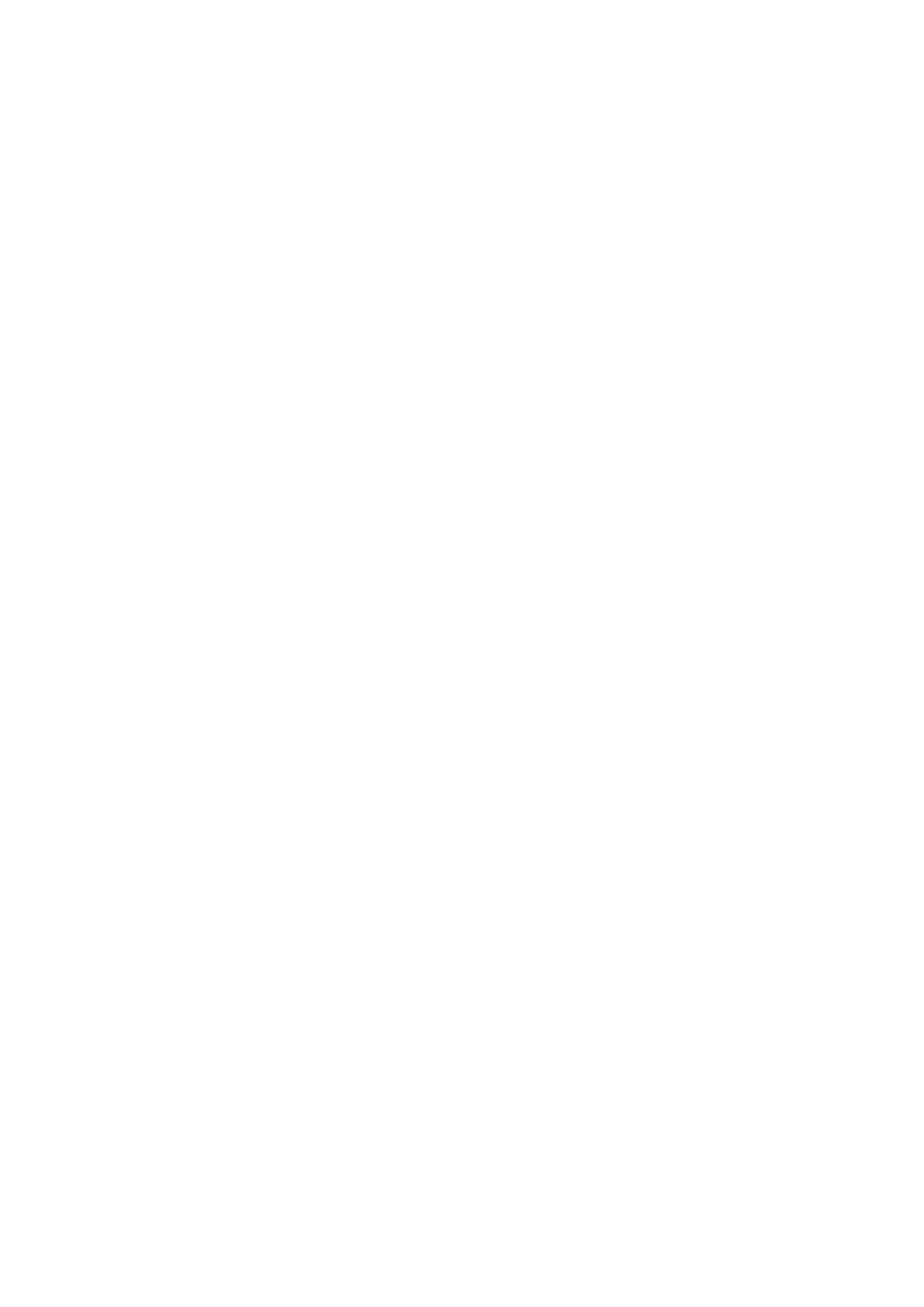Appendix 2 - List of new contracts to be developed and delivered in 2016/17 **Appendix 2 – List of new contracts to be developed and delivered in 2016/17** 

| Service                                         | Collaborative<br>Opportunity<br>Estimated<br>Contract<br>Annual | Activity                | Original Previous<br>Forecast Forecast<br>Date | Date          | Delivered<br>Date | Forecast<br>Different<br><b>Date if</b><br><b>Latest</b> | Forecast Delivered<br>Savings<br>Range | Forecast<br>Savings | Comments                                                                                                                                                                           |
|-------------------------------------------------|-----------------------------------------------------------------|-------------------------|------------------------------------------------|---------------|-------------------|----------------------------------------------------------|----------------------------------------|---------------------|------------------------------------------------------------------------------------------------------------------------------------------------------------------------------------|
| Customer Services Platform                      | 3,750,000                                                       | New contract            | May-16                                         |               | $May-16$          |                                                          | $2% - 4%$                              |                     | Presented and approved at Exec Sub Committee 13/05/16                                                                                                                              |
| Street Lighting (Bulk Renewal of<br>Luminaires) | 5,000,000                                                       | New contract            | May-16                                         |               | May-16            |                                                          | $2% - 4%$                              |                     | Presented and approved at ExecSub Committee 17/06/16                                                                                                                               |
| Demolition                                      |                                                                 | 16,000,000 New contract | Mar-15                                         | Dec-15        |                   | Dec-16                                                   | $2\% - 4\%$                            |                     | Timeline delayed due to legal challenge. After successful outcome, Exec Sub Committee approved recommendations on 18th Nov<br>with a contract start date expected by mid Dec 2016. |
| Energy Efficiency Contractors                   | 40,000,000                                                      | New contract            | Mar-14                                         | <b>Dec-16</b> |                   | Mar-17                                                   | $2\% - 4\%$                            |                     | Ongoing. Technical UIG approved lots and working towards completion of ITT                                                                                                         |
| Playground Equipment & Artificial<br>Surfaces   |                                                                 | 17,000,000 New contract | Mar-15                                         | <b>Dec-16</b> |                   | Mar-17                                                   | $2\% - 4\%$                            |                     | ITT published Fri 7th Oct. Closes 28th Nov                                                                                                                                         |
| Surveying & Construction Management             | 8,000,000                                                       | New contract            | Mar-15                                         | Mar-16        |                   | ГBA                                                      | $2\% - 4\%$                            |                     | ON HOLD - Subject to resource. Priority given to council requirement for Energy Efficiency.                                                                                        |
| Adult Supported Living                          | 30,000,000                                                      | New contract            | Dec-12                                         | Mar-16        |                   | <b>TBA</b>                                               | $\frac{4}{\sqrt{2}}$                   |                     | ON HOLD - Subject to funding, project schedule & timeline can be defined                                                                                                           |